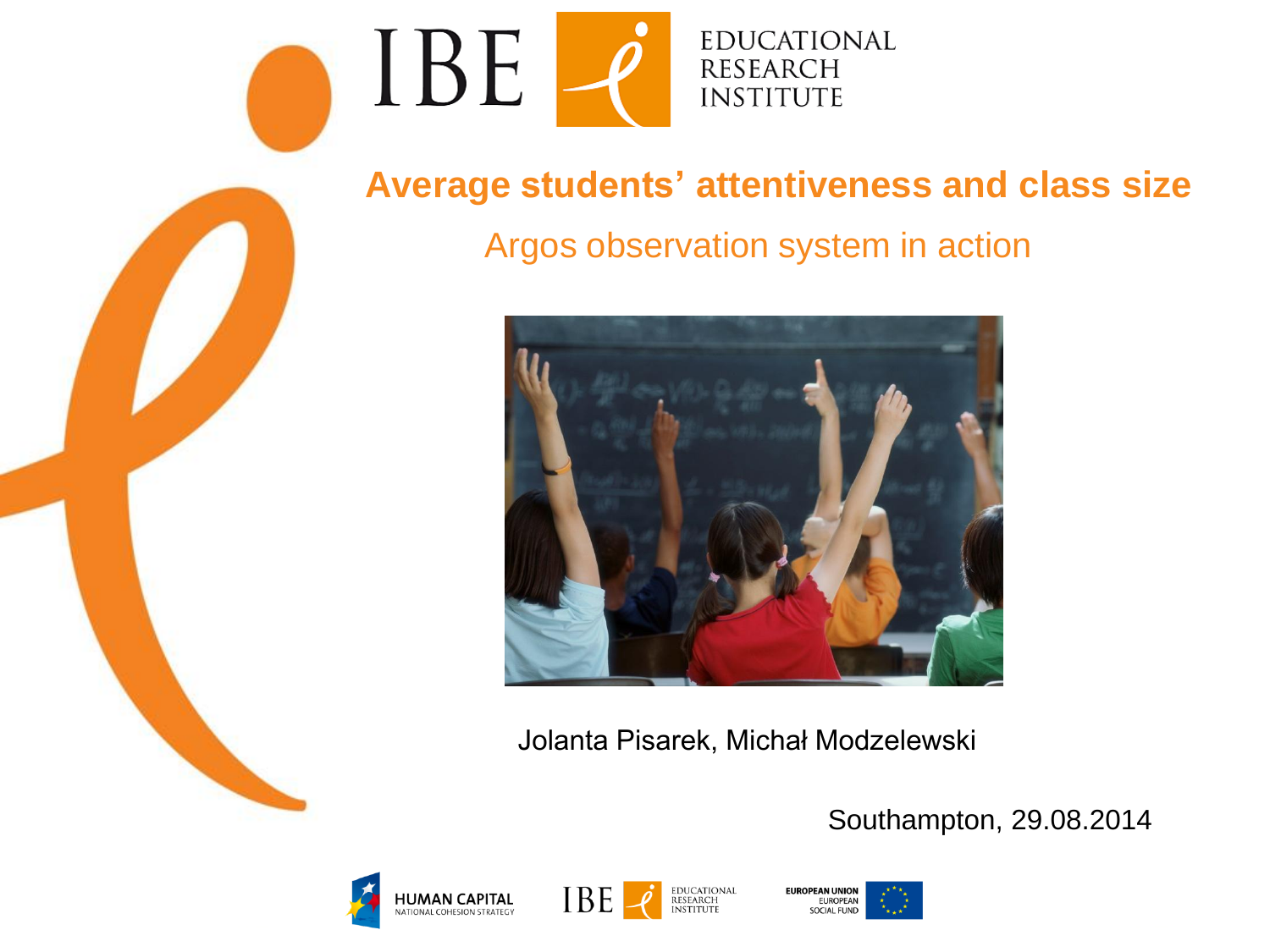| Three types of questions in class size research |                    |                                                       |
|-------------------------------------------------|--------------------|-------------------------------------------------------|
|                                                 | <b>Predictive</b>  | • e.g. what is the effect of class<br>size reduction? |
|                                                 | <b>Descriptive</b> | • e.g. do we observe small<br>classes' advantage?     |
|                                                 | <b>Explanatory</b> | . e.g. why does class size<br>reduction (not) work?   |

#### (Goldstein & Blatchford, 1998)





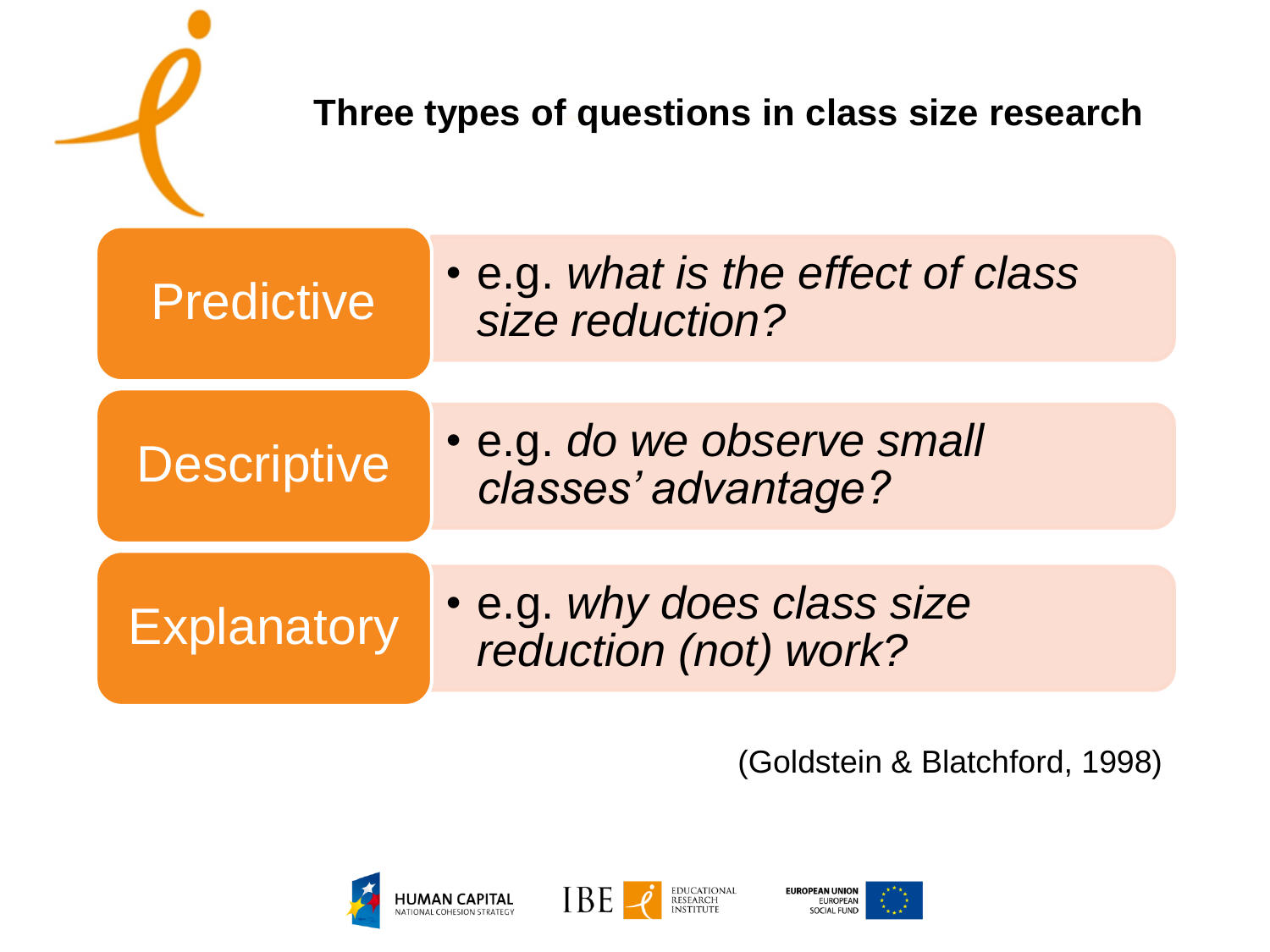# **Selected effects of class size reduction**

Based on Project STAR (Finn & Achilles, 1999), benefits of small classes include:

- $\triangleright$  Improved teaching conditions
- $\triangleright$  Improved student performance
- $\triangleright$  Especially for those with background known to be disadvantegous (i.e. minority, inner-city) \*
- $\triangleright$  Higher adoption of beneficial learning behaviours

\* But this differential effect is questionable (see Nye, Hedges, Konstantopoulos, 2000)







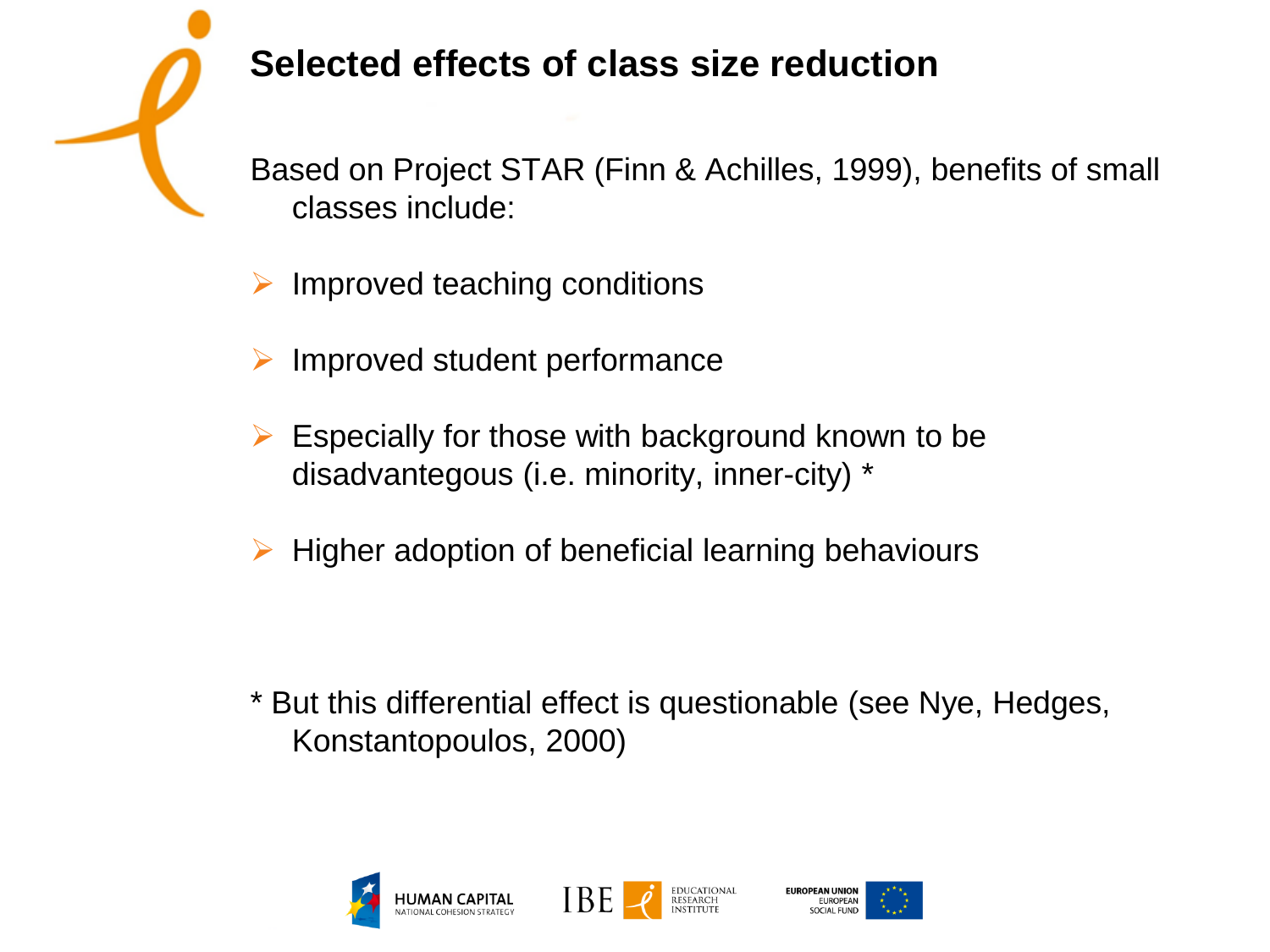**Why should small class be beneficial?**

- Teacher behaviour:
- Different methods (more effective in small classes)
- More teaching time
- Less time on keeping the discipline and non-academic behaviours
- Student behaviour:
- **Students stay more on task (higher attentiveness)\***
- Less opportunities to be distracted
- \* (Blatchford, 2003, Babcock & Betts, 2009)





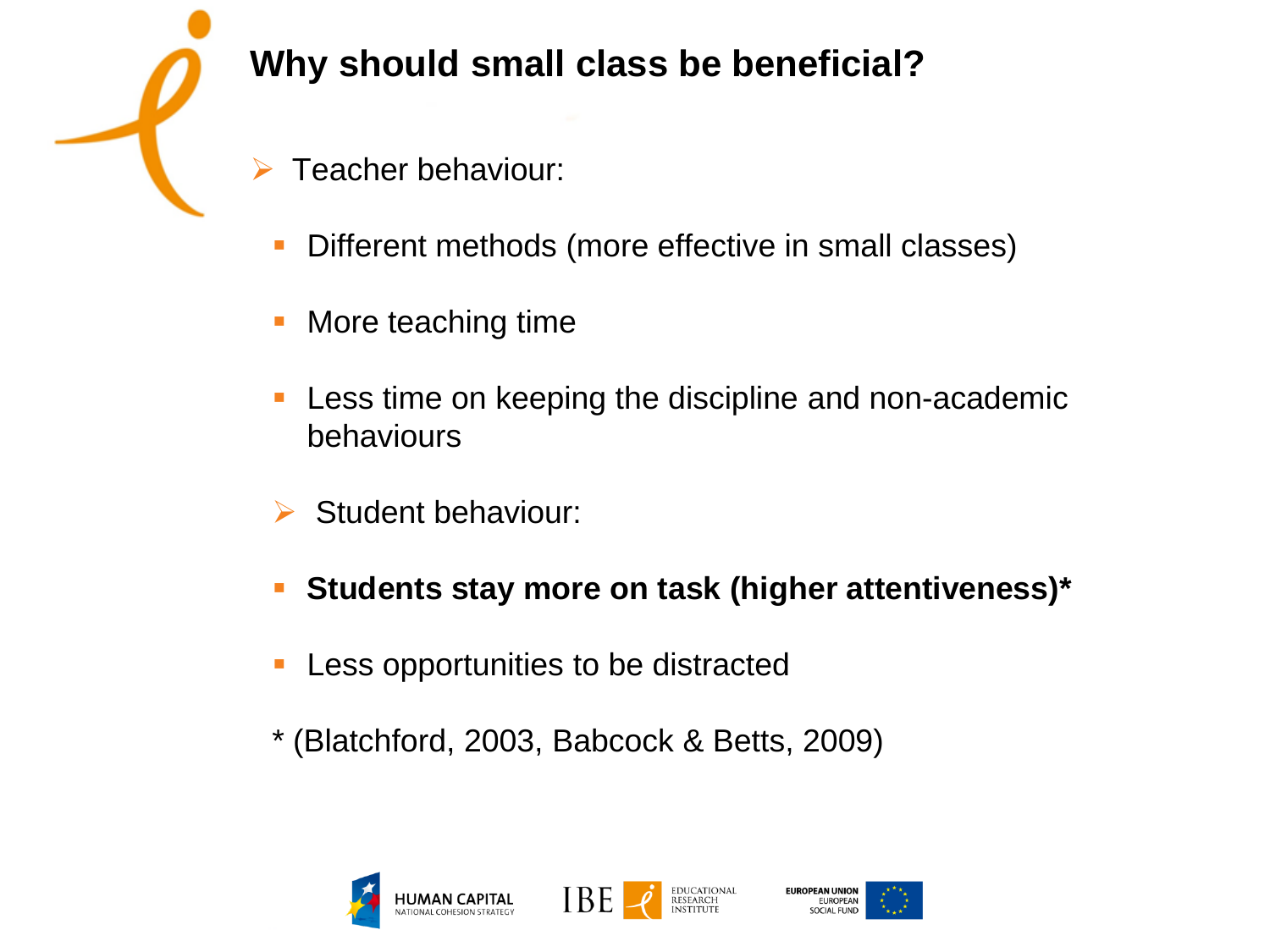# **Longitudinal School Effectiveness Study**

- Conducted by **Educational Research Institute**
- **Aim**: identification of the key school factors determining the academic achievement of students in Poland
- **Representational sample** of 178 primary schools, 300 classes, ca. 6000 students
- Study began in **2010** (3rd grade) and ends in **2014** (6th grade)
- **Multiple measurements** of individual, family and school characteristics

 $\triangleright$  The need for reliable description of teacher practices and classroom environment – **systematic observation**







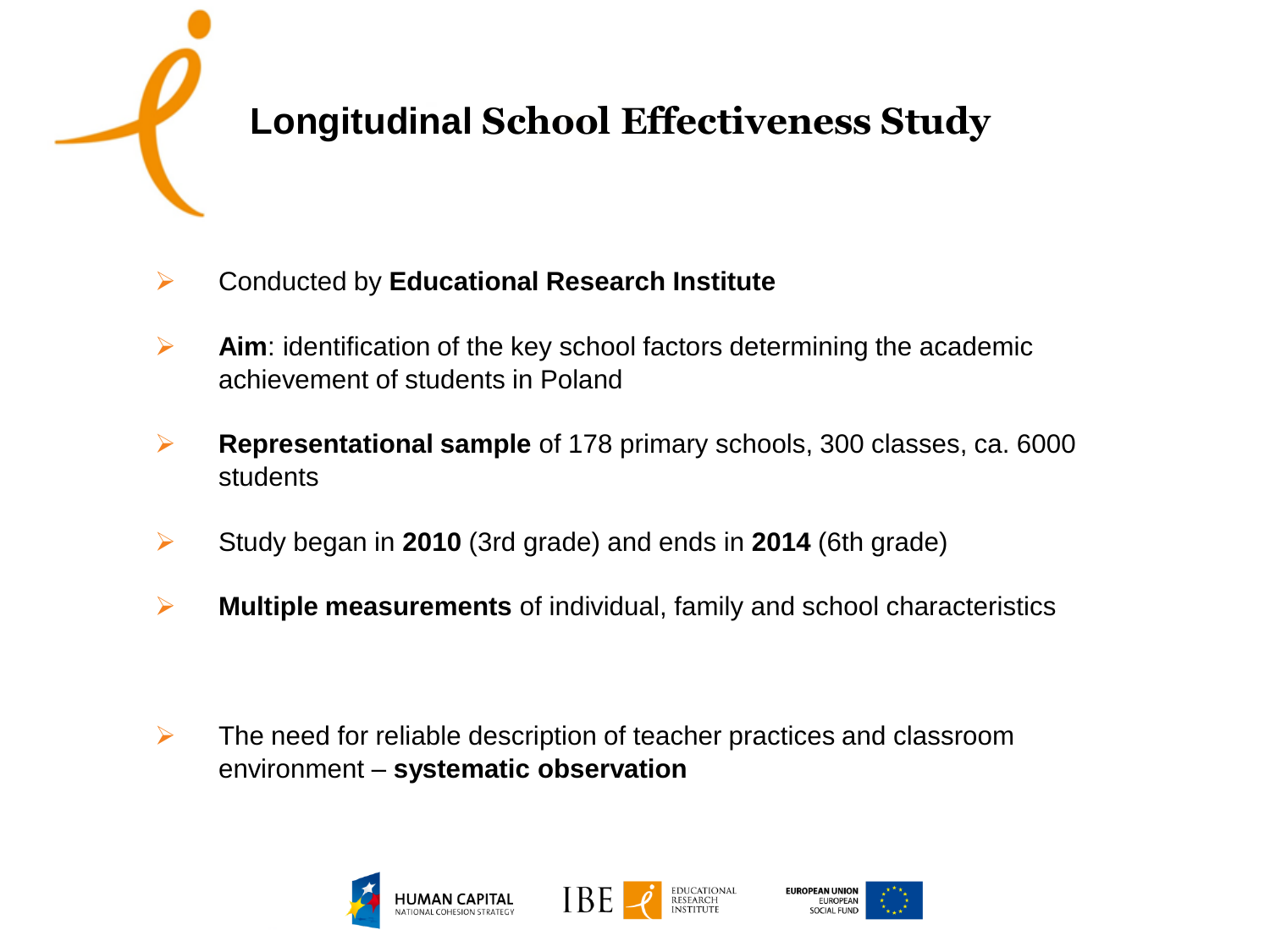



- Computer application designed to enhance the observation of a classroom
- $\triangleright$  Created specifically for LSES, but...
- $\triangleright$  Very flexible, easy to adapt

Three observation modes:

- **►** observation focused on a teacher
- **observation focused on a student**
- $\triangleright$  didactic (instructional) observation





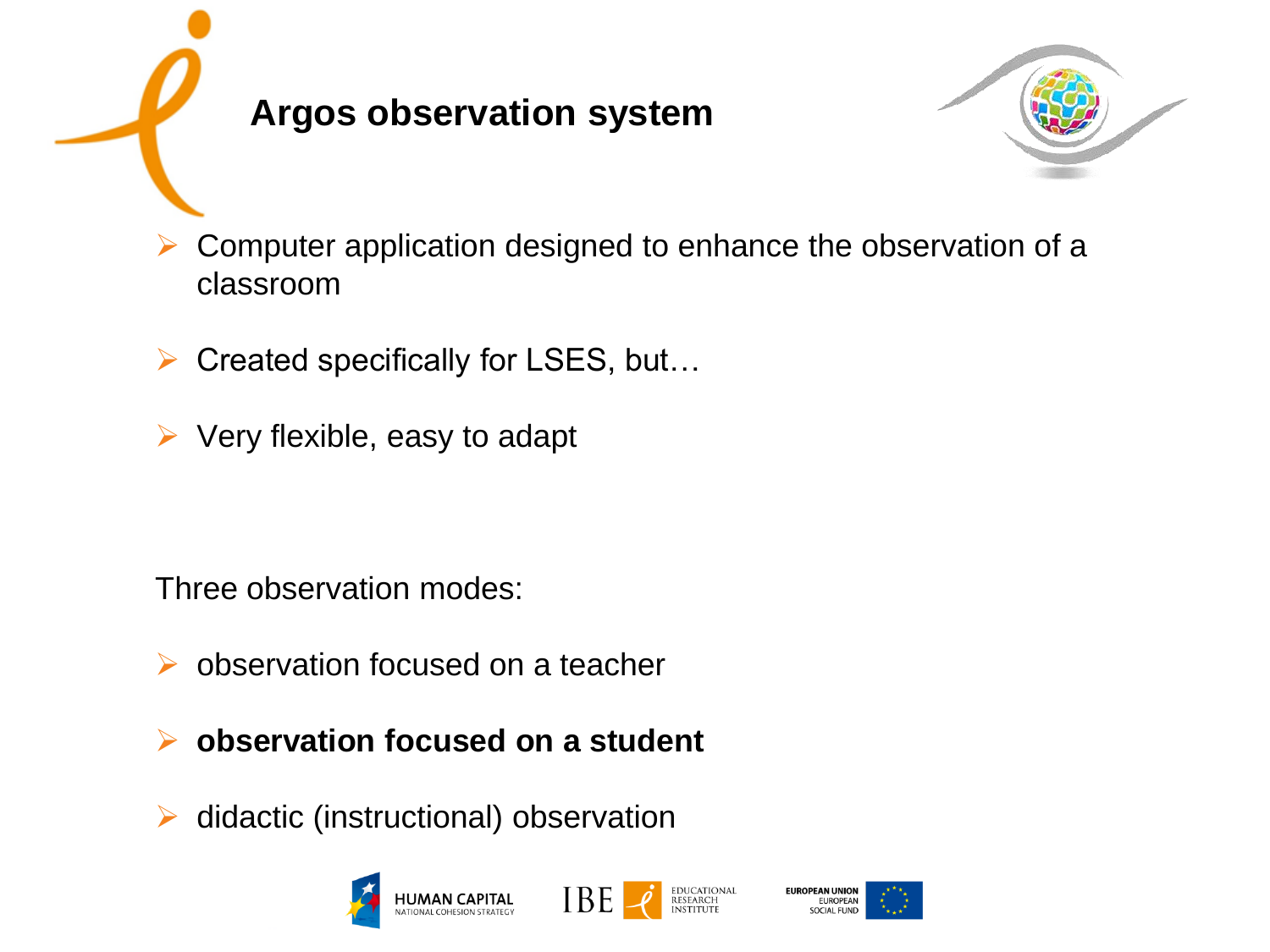#### **Argos observation system**



Argos GUI consisting of Classroom map and multiple Tool Windows in teacher-focused observation





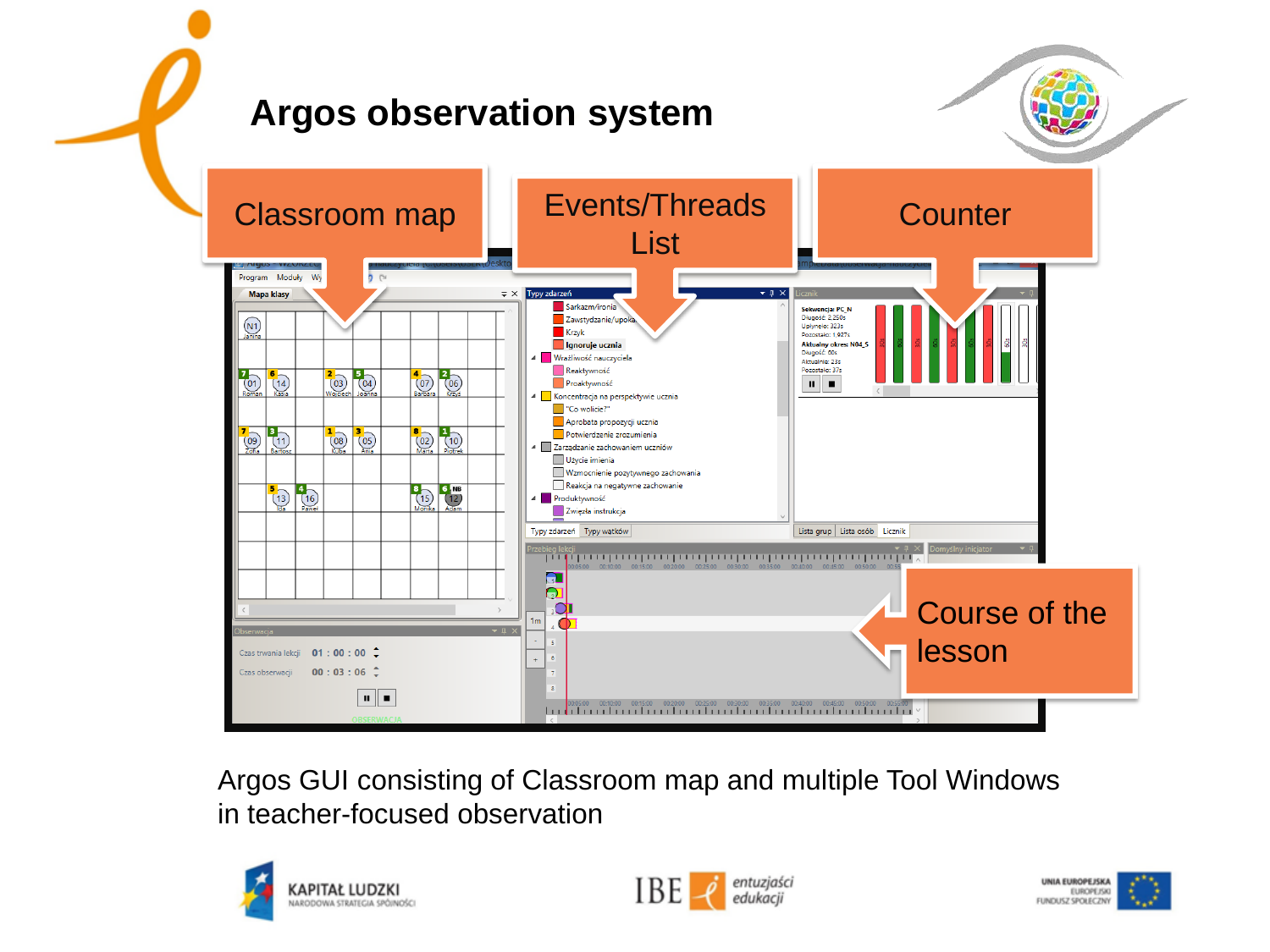





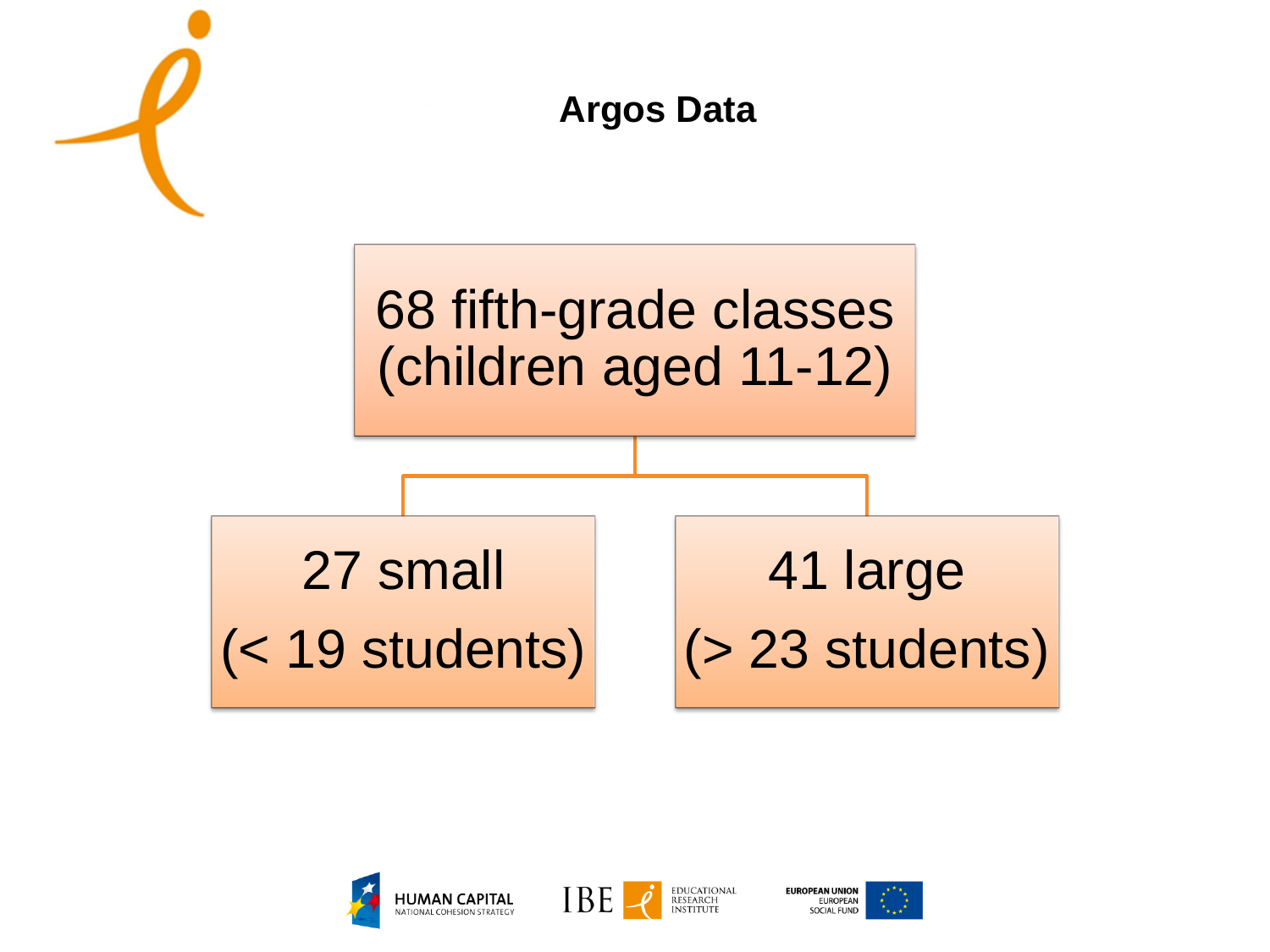

### On average 22-25 time samples per lesson







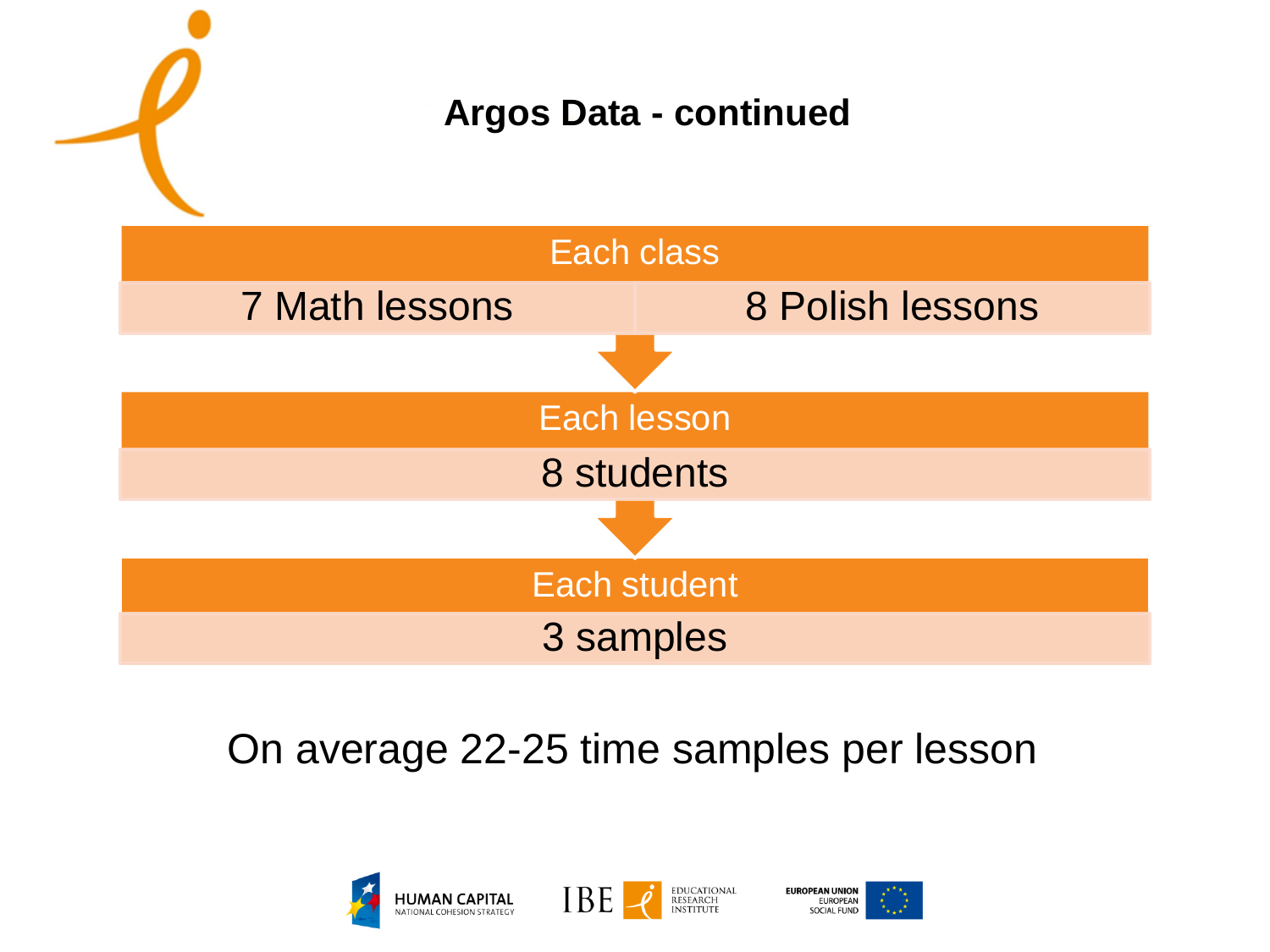

Task - any stage of academically-oriented class work







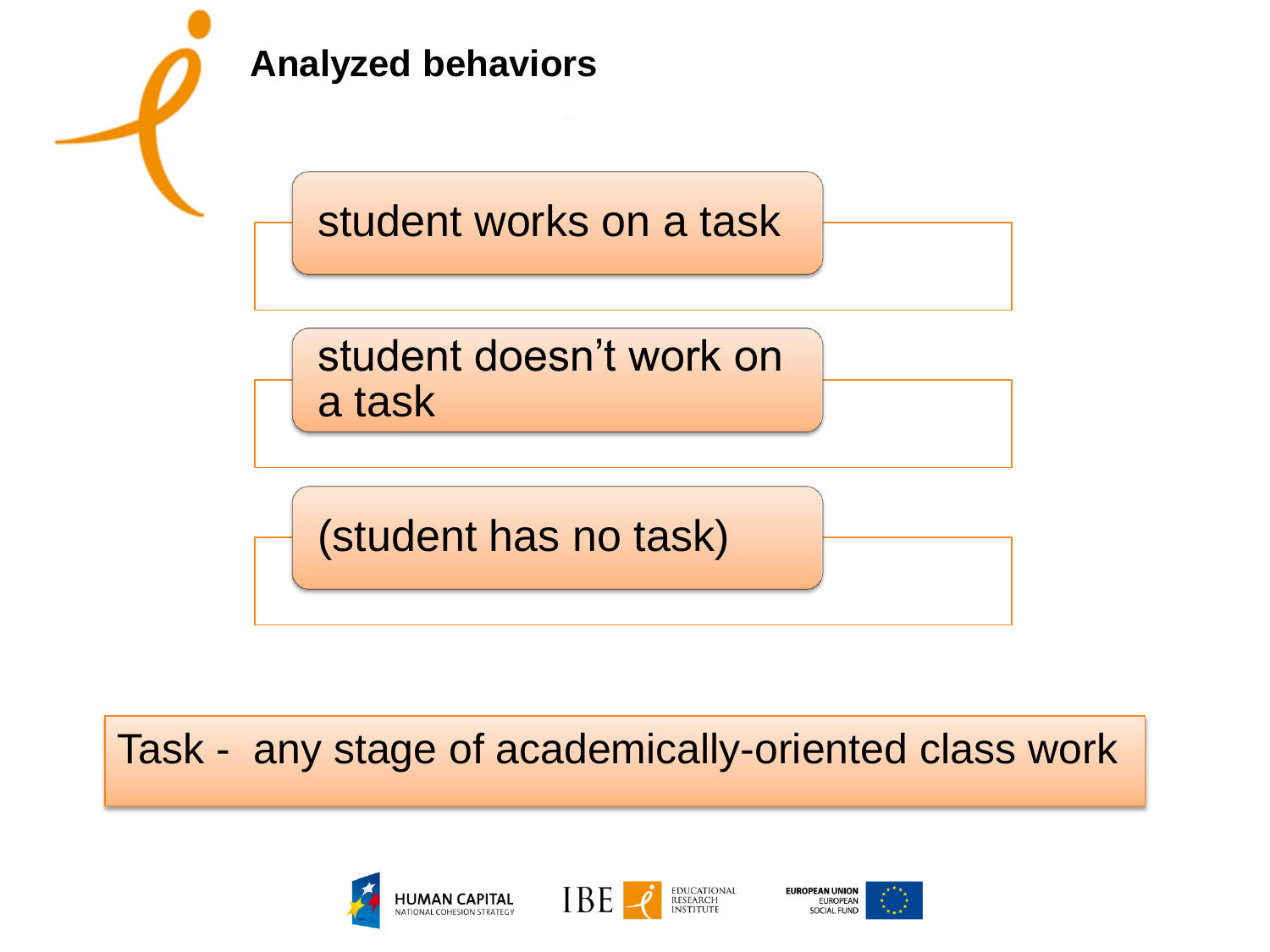

#### **Construction of the attentiveness index**

Occurences counted within the lesson

> Divided by the number of the samples in the lesson

> > Averaged within the class

Result: average chance of observing a specified behavior within the class







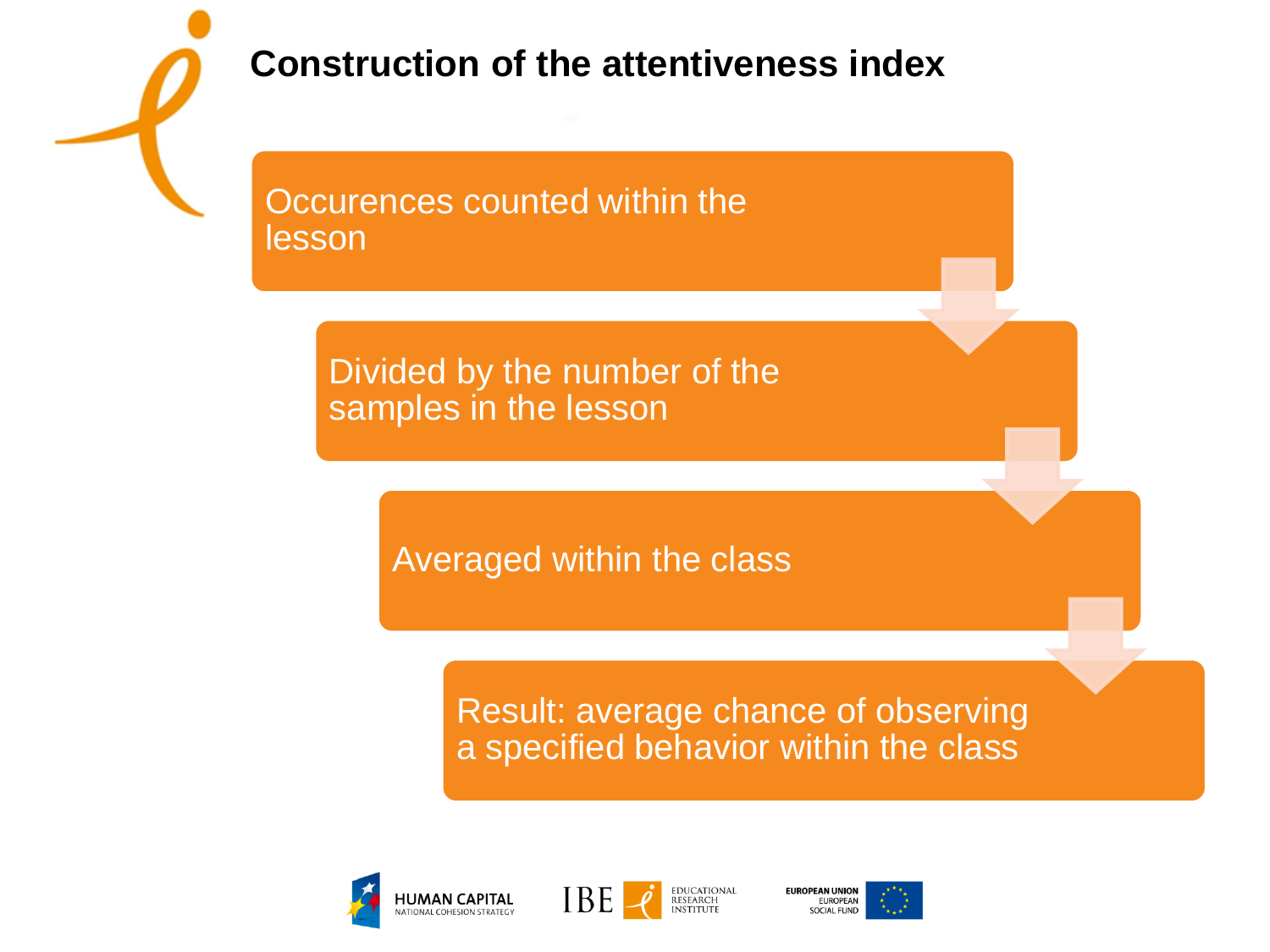





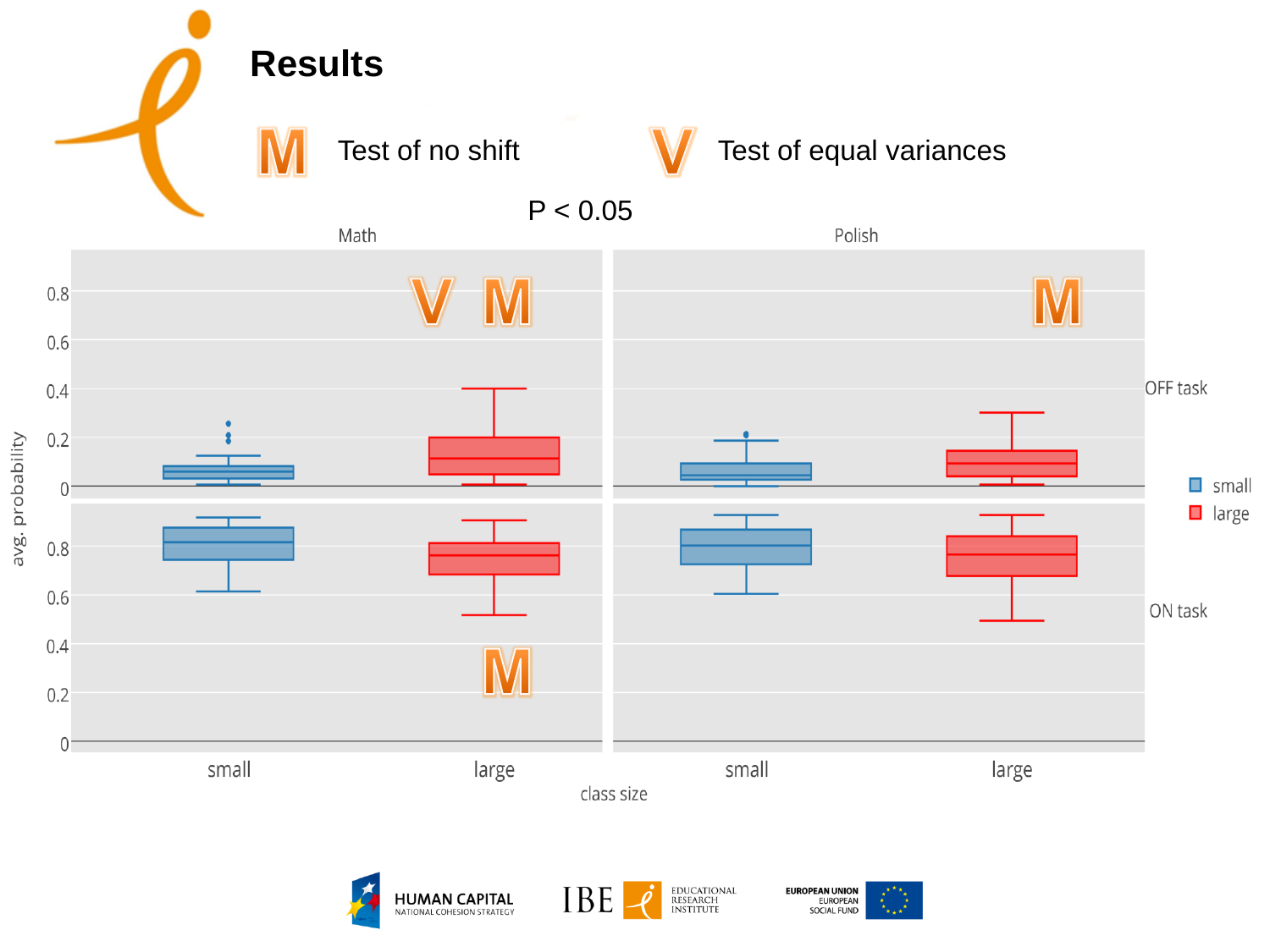

## **Discussion**

 Some support for the hypothesis that students in small classes work more

 $\triangleright$  Not sigificant result for Polish lessons – difficulty in behaviours' operationalization?

 $\triangleright$  Need for analysis of teacher behaviour

 $\triangleright$  Need for analysis of the relationship between class size and achievement

 (Limitation) Small sample of classes prevents more sophisticated analyses – exploratory study